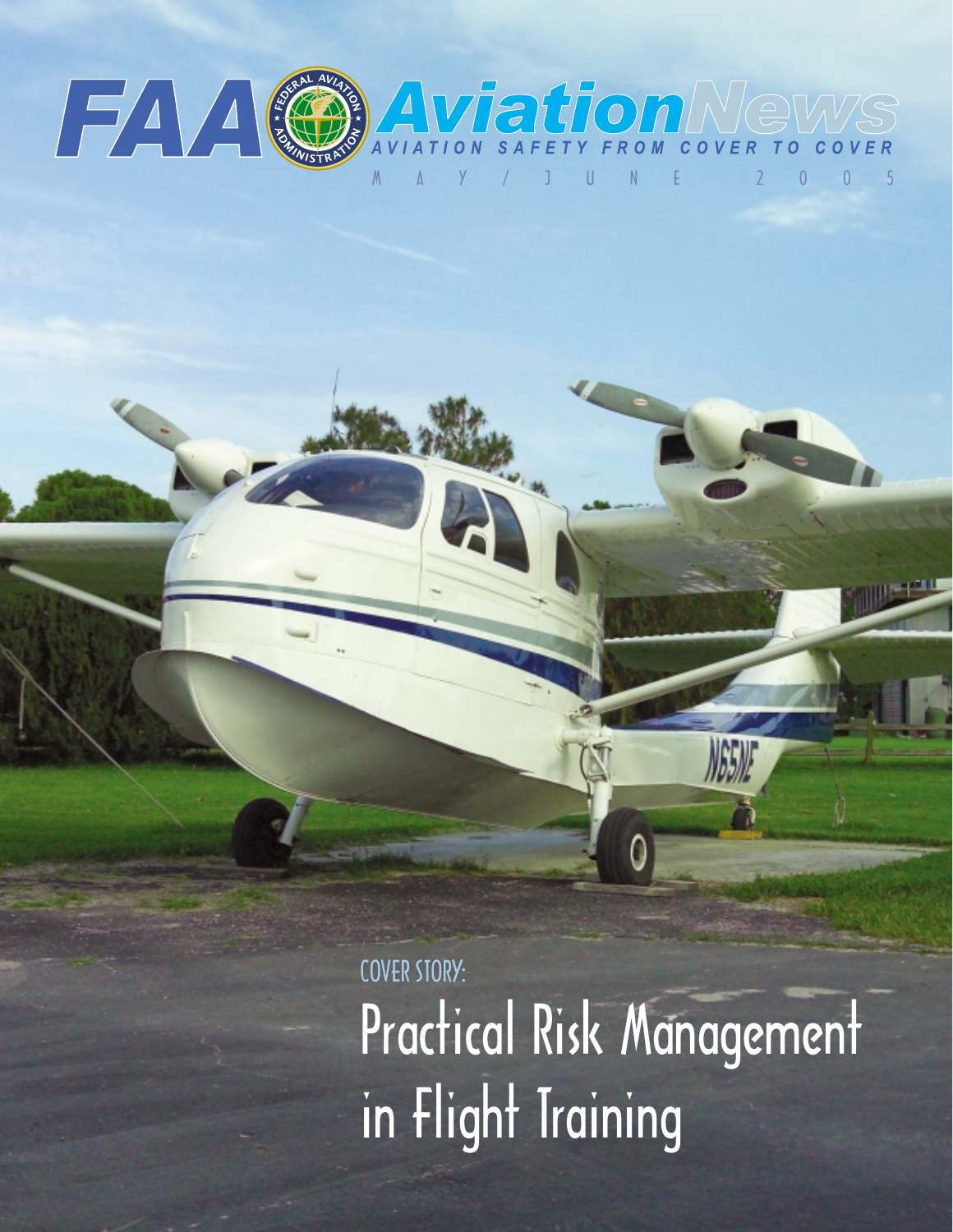

# of Transportation

#### Federal Aviation Administration

- **N orman Y. M ineta,** *Secretary of Transportation* **M arion C . Blakey,** *Administrator* **N icholas A. S abatini,** *Associate Administrator for Aviation Safety* **James J. Ballough,** *Director, Flight Standards Service* **P eter W . D ula,** *Manager, General Aviation and Commercial Division*
- **C arol W . D ieterle,** *Manager, Plans and Programs Branch*  **H . D ean C hamberlain,** *Editor* **Louise C . O ertly,** *Senior Associate Editor* **A. M ario Toscano,** *Associate Editor/Designer*

The FAA's Flight Standards Service, General Aviation and Commercial Division's Plans and Programs Branch (AFS–805) publishes *FAA Aviation News* six times each year in the interest of aviation safety. The magazine promotes safety by discussing current technical, regulatory, and procedural aspects affecting the safe operation and maintenance of aircraft. Although based on current FAA policy and rule interpretations, all material herein is advisory or informational in nature and should not be construed to have regulatory effect.

The FAA does not officially endorse any goods, services, materials, or products of manufacturers that may be referred to in an article.

#### **Certain details of accidents described herein may have been altered to protect the privacy of those involved.**

Comments or questions about this magazine should be directed to the Editor at (202) 267-7956. Written comments can be mailed to the Editor at the following address: Editor, *FAA Aviation News*, Federal Aviation Administration, AFS-805, 800 Independence Ave. SW, Washington, DC 20591. The fax number is (202) 267-9463. The Editor's e-mail is dean.chamberlain@faa.gov.

The Office of Management and Budget has approved the use of public funds for the printing of *FAA Aviation News*.

#### **GOVERNMENT PRINTING OFFICE (GPO) SUBSCRIPTION SERVICES**

#### *NEW ORDERS*

The Superintendent of Documents, U.S. Government Printing Office, Washington, DC 20402–9371, sells *FAA Aviation News* on subscription. Use the self-mailer form in the center of this magazine to subscribe. For new orders, you can telephone the GPO at (202) 512-1800 or toll-free at 1-866-512-1800. You may also order via the Internet at <http://bookstore.gpo.gov>

#### *SUBSCRIPTION PROBLEMS/CHANGE OF ADDRESS*

Send your label with correspondence to Superintendent of Documents, Attn: Chief, Mail List Branch, Mail Stop: SSOM, Washington, DC 20402–9373. The GPO Customer Service telepehone number is (202) 512–1806. You can also telephone toll-free at 1- 866-512-1800 and ask to be transferred to Customer Service. The Customer Service FAX telephone number is (202) 512–2168.

To keep subscription prices down, the Government Printing Office mails subscribers only one renewal notice. You can tell when your subscription ends by checking the date on the second line of your mailing label. To be sure that your service continues without interruption, please return your renewal notice promptly.

> ✳✳✳✳✳✳✳✳✳✳✳✳✳✳3–DIGIT 342 FAN SMITH212J JUN05 R 1 423\* JOHN SMITH 212 MAIN ST FORESTVILLE MD 20747

http://www.faa.gov/avr/afs/news/index.cfm

# M A Y / J U N E 2 0 0 5



### F E A T U R E S

- **1** Practical Risk Management in Flight Training
- **5** FAA's New GA Manager Envisions Lowering Accident Rates
- **6** Me? Lose Control?
- **10** Cooperation with China Passes the 10-Year Mark
- **12** Preaching the Preflight Gospel
- **13** Yank and Bank vs Push and Manage
- 15 Does Anyone Remember What V-O-R Stands For?
- **19** Draining Fuel Sumps
- **23** Mid-Atlantic Fly-In Holds Second Annual Fly-in
- 25 Childproof Your Flight
- 29 Air Tour Update

# D E P A R T M E N T S

- **21** Sport Pilot Flight Instructor Responsibilities
- **27** Tales from an FAA Inspector: TFR
- **32** Aviation Maintenance Alerts
- **34** FlightFORUM
- **35** AvNEWS
- BACK COVER Editor's Runway



*FRONT COVER: Seldom do you find such a good-looking seaplane at a flight school. This* Twin Bee*, hull number 23, was photographed at Jack Brown's Seaplane Base in Winter Haven, Florida. (H. Dean Chamberlain photo)* 

*BACK COVER: The* Super King Air *B200 in flight. ( photo courtesy of the manufacturer)*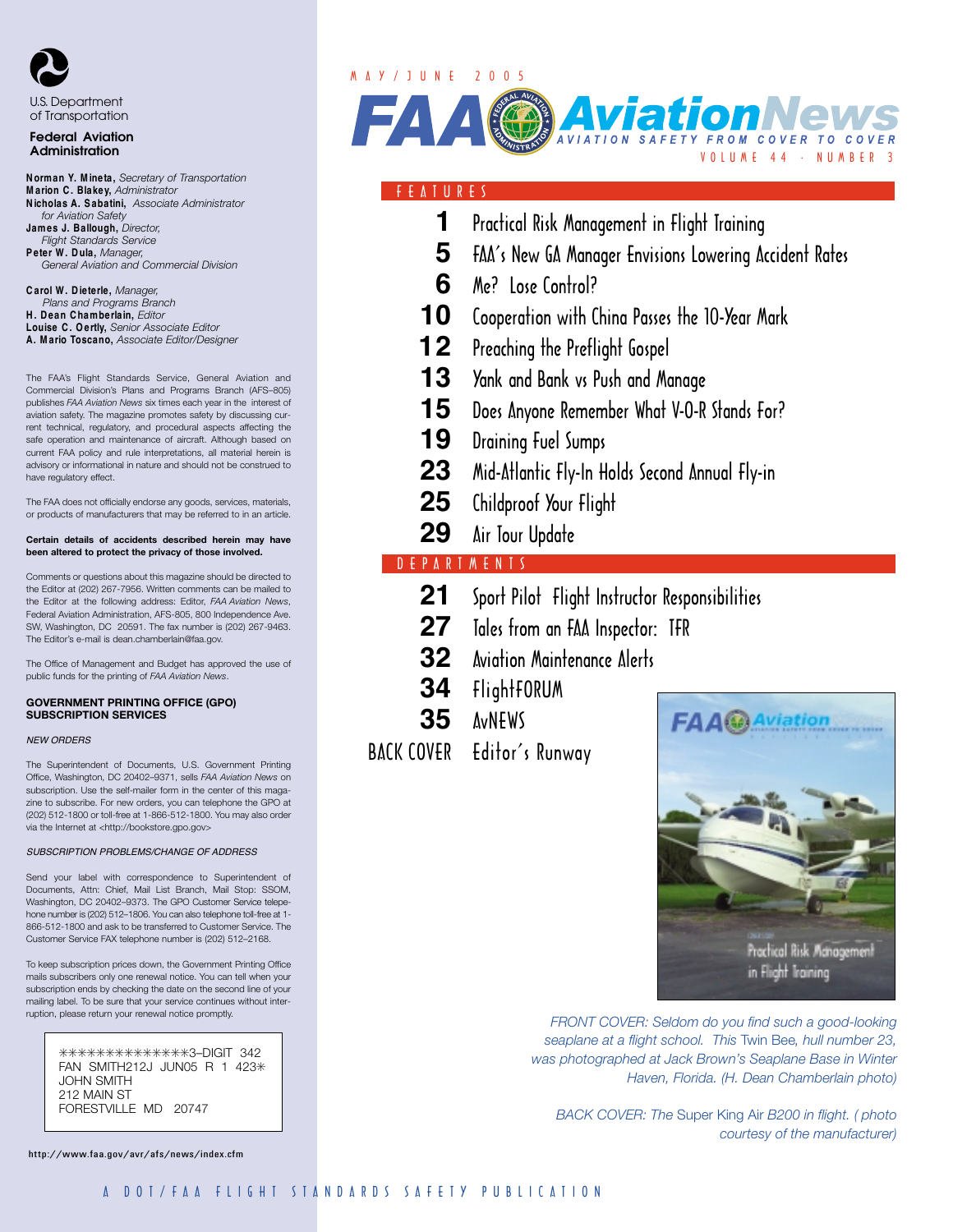# Practical Risk Management in Flight Training

**THERE IS A lot of talk these**<br>days about the need to in-<br>corporate risk management<br>concepts and principles into<br>flight training. Most flight instructors days about the need to incorporate risk management concepts and principles into would agree that we should minimize the risk inherent in flying. But what does "safety" really mean? What exactly is "risk management?" How can a flight instructor not only ensure the safety of flight training, but also train clients in all stages of training to manage risk after they leave the relatively protected flight training environment?

As an active part-time flight instructor, a Civil Air Patrol instructor and check pilot, and (since May 2004) a full-time employee of the FAA's General Aviation and Commercial Division (AFS-800 in "FAA-speak"), I have been thinking a lot about these issues lately. One of the results of the ongoing process of thinking, talking, and testing practical risk management training materials is Volume 2 of the FAA's three new Flight Instructor Refresher Course developer's guide modules (available on the FAA web site at <http://faa.gov/avr/afs/fits/training.cfm > and also accessible through the Online Resources section at <http://www.faasafety.gov>). Volume 2 focuses on introducing the concepts of system safety and risk management as they appear in the formal literature on these topics.

More importantly, however, this document—which was developed by active flight instructors—seeks to offer a few practical tools for teaching your flight training clients to think, and practice, effective risk management in the real world. These tools start with the Perceive—Process—Perform model developed by the FAA's Aviation Safety Program.

by Susan Parson



I like to think of this 3P model as a mental equivalent to the physical flow pattern and scan techniques we teach for checking airplane configuration and instruments. In fact, the components of 3P model match up very well to the cross-check (perceive), interpretation (process), and control (perform) elements of the standard instrument scan. Just as in the case of an instrument scan, however, the 3P technique itself is pointless unless you know what to look for, how to interpret what you see, and how to apply that information to controlling the risk inherent in operating several thousand feet above Mother Earth.

Here's how the elements of the 3P scan are intended to work together:

- As you **perceive** (cross-check), the goal is to identify hazards, which are events, objects, or circumstances that could contribute to an undesired event. For example, a large nick in the propeller is a hazard.
- As you **process** (interpret), the goal is to determine whether the

hazards you have identified constitute risk, which is the future impact of a hazard that is not controlled or eliminated. The degree of risk posed by a given hazard can be measured in terms of exposure (number of people or resources affected), severity (extent of possible loss), and probability (the likelihood that a hazard will cause a loss). For example, the hazard described above— a nick in the propeller—poses a risk only if the airplane is flown. If the airplane stays on the ground, there is no risk. If, however, the damaged prop is exposed to normal engine operation, there is a high risk that it could fracture and cause catastrophic damage not only to the airplane and its occupants, but also to people and property on the ground.

For those who like charts, the graphic on the next page provides a visual illustration of how measures of probability and severity come together to create different levels of risk.

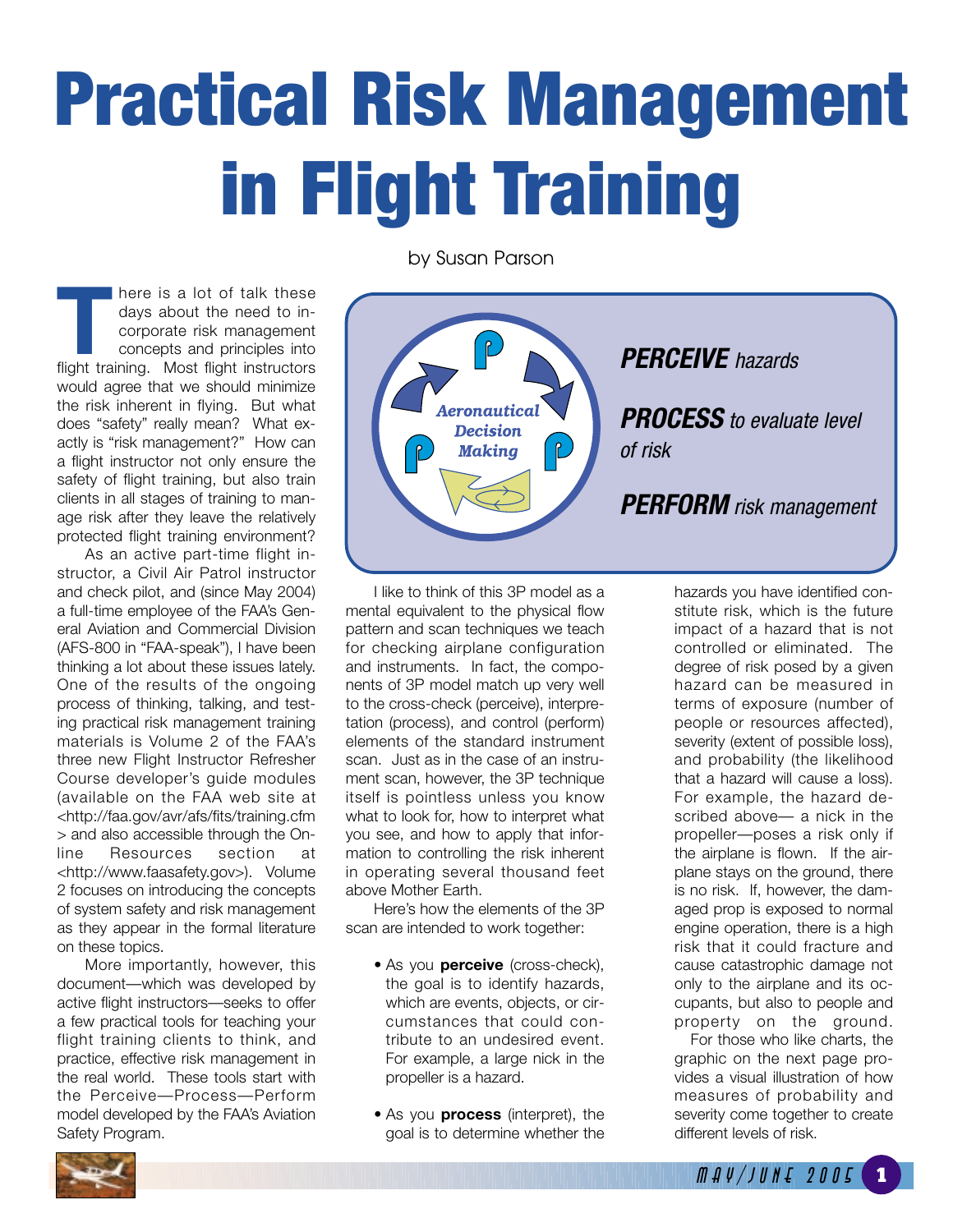| <b>RISK ASSESSMENT MATRIX</b> |              |                 |                 |                   |  |
|-------------------------------|--------------|-----------------|-----------------|-------------------|--|
|                               |              | <b>Severity</b> |                 |                   |  |
| Likelihood                    | Catastrophic | <b>Critical</b> | <b>Marginal</b> | <b>Negligible</b> |  |
| <b>Frequent</b>               |              |                 |                 |                   |  |
| <b>Probable</b>               | <b>HIGH</b>  |                 |                 |                   |  |
| <b>Occasional</b>             |              | <b>SERIOUS</b>  |                 |                   |  |
| Remote                        |              |                 | <b>MEDIUM</b>   |                   |  |
| Improbable                    |              |                 |                 | <b>LOW</b>        |  |

• In order to **perform** (control) by mitigating the risk identified in the perceive and process stages, you need to determine what you can do to maximize safety (i.e., freedom from those conditions (hazards) that can cause death, injury, or illness; or damage to equipment, property, or the environment). Since flight training is not possible without some level of risk, you also need to decide what constitutes an "acceptable" level of risk. In this connection, it is helpful to use the four basic rules of risk management:

#### 1. *Accept no unnecessary risk.*

Unnecessary risk comes without a corresponding benefit. With a brand-new instrument student, for example, the risk of training in instrument meteorological conditions (IMC) may outweigh any benefit from the experience.

#### 2. *Make risk decisions at the appropriate level.*

Risk decisions should be made by the person who can do something to reduce or eliminate the risk. Although you, as the instructor, retain final responsibility for the safety of the flight, remember that you are training clients to act as pilot-in-command. Asking them to identify hazards, assess risk, and suggest ways to mitigate the risk will instill good habits and help

them develop judgment. Their answers to these questions will also give you valuable insights on the extent of the student's aeronautical decision-making skills.

- 3. *Accept risk when benefits outweigh costs (i.e., dangers).*  With an advanced instrument student, the benefits of training in IMC may outweigh the potential dangers, so long as there has been a careful risk assessment and implementation of appropriate risk controls.
- 4. *Integrate risk management into planning at all levels.*

Because risk is an unavoidable part of flying, safety requires the use of appropriate and effective risk management before every flight. As flight instructors, therefore, we need to help our clients develop the risk management skills they need to handle challenges that are not addressed by the rules or (more likely) beyond their experience.

### **Practical Risk Management Tools**

So how can you incorporate the 3P risk management model into your training practices, and how can you help your clients develop the habit of a continuous risk management "scan?" There are many ways to approach this question, but here are two methods you might try out in both your flight training work and your own personal flying.

## *Ask Questions*

At the quickest and most fundamental level, using the 3P method of practical risk management can be as simple as requiring your students to ask and answer a few basic questions before every flight. For example:

- To **perceive**, try to make a mental list of the hazards that can hurt you or others.
- To **process**, consider how likely it is that a given hazard will hurt you, and how bad the injury or damage would be.
- In order to **perform** risk management, ask yourself what you can do to reduce or eliminate each hazard or risk you have identified, and then implement the measures you have selected.

### *Use Checklists*

For those (like me) who need or want a more structured approach to using the 3P model, here are three simple checklists that can be associated with each of the three components:

• To help students perceive

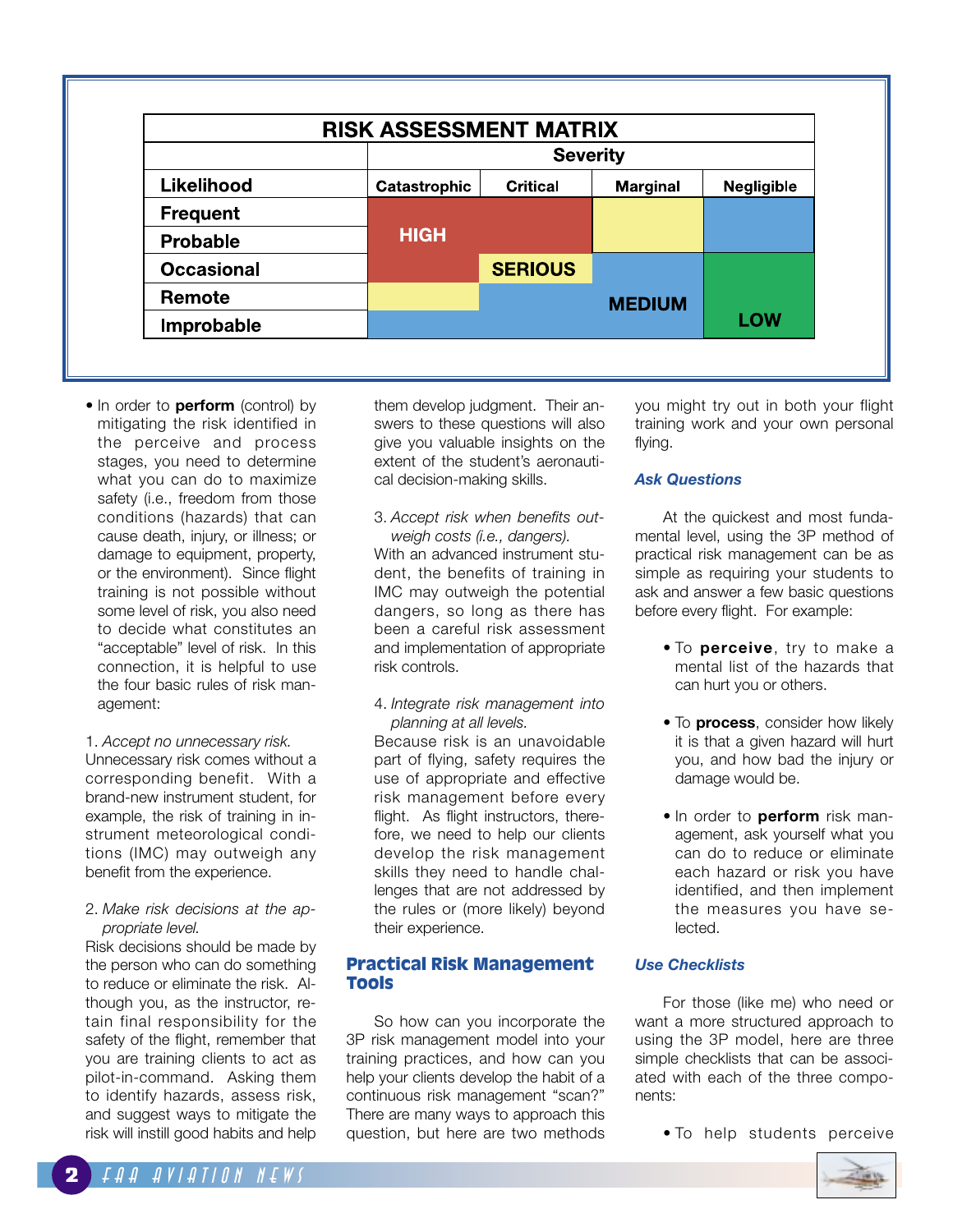(cross-check) the hazards in all critical areas associated with a flight, you can encourage use of the PAVE checklist (available online at<http://www.faa.gov/ avr/afs/FITS/pub\_practices.cfm >) to identify hazards as well as establish personal minimums.

- To help students process (interpret) the possible impact and likelihood of each hazard identified through the PAVE checklist and begin to think about risk controls, you can suggest use of the CARE checklist:
- To help students perform (control) risk management, you can point to the TEAM checklist as a way of recalling the four major options for risk management and control:
- Putting it all together creates a continuous process much like the cross-check, interpretation, and control steps of the familiar instrument scan. See the illustration on page 4 for how it works:

#### **Real-World Risk Management**

That's all great in theory, you say, but I fly and teach in the real world! Who has time for all this risk management rigmarole? In fact, using the 3P risk management cycle need not be a time-consuming chore. With practice and consistent use, running through the 3P cycle can become a habit that is as smooth, efficient, and automatic as a well-honed instrument scan. One way to implement these ideas is to include a 3P risk management discussion as a standard feature of your preflight briefing with the student or client. For example:

*Perceive:* Preflighting the *Pilot* should be the first step. Both you and your student should be healthy, wellrested, and alert. The next step is preflighting the *Aircraf*t. Before you send your student out to the plane, though, help him or her think of the

| <b>Pilot</b>              | experience, recency, currency,<br>physical/emotional condition                                                                                                                         |  |  |
|---------------------------|----------------------------------------------------------------------------------------------------------------------------------------------------------------------------------------|--|--|
| Aircraft                  | fuel reserves, experience in type, aircraft<br>performance, aircraft equipment (e.g.,<br>avionics)                                                                                     |  |  |
| en <b>V</b> ironment      | airport conditions, weather (VFR & IFR<br>requirements), runways, lighting, terrain                                                                                                    |  |  |
| <b>External pressures</b> | allowance for delays and diversions                                                                                                                                                    |  |  |
| <b>C</b> onsequences      | Think through the possible outcomes (con-<br>sequences) posed by each of the hazards<br>identified in the first phase, and determine<br>(or "guess-timate") the level of risk involved |  |  |
| <b>Alternatives</b>       | Develop a mental list of alternative<br>courses of action                                                                                                                              |  |  |
| <b>R</b> eality           | Acknowledge reality and avoid wishful<br>thinking that might lead to poor decisions                                                                                                    |  |  |
| <b>External pressures</b> | Be mindful of external pressures, espe-<br>cially tendencies toward "get-home-itis."                                                                                                   |  |  |
| $\tau$ ransfer            | Should this risk decision be transferred to<br>someone else (e.g., should you consult an<br>A&P mechanic?)                                                                             |  |  |
| Eliminate                 | Is there a way to eliminate the hazard?                                                                                                                                                |  |  |
| Accept                    | Do the benefits of accepting risk outweigh<br>the dangers?                                                                                                                             |  |  |
| <b>M</b> itigate          | What can you do to mitigate the risk?                                                                                                                                                  |  |  |

preflight process in terms of hazard identification (e.g., what could hurt me or people on the ground if I take off with less than the minimum quantity of oil?) A good weather briefing is part of identifying hazards related to the flight *enVironment*, and so is preflight planning for information on runway lengths, frequencies, and other factors. Last, but not least, teach your student to list any *External pressures* that might create a hazard. For example, is the client trying to fit a flight lesson into a busy day, with "can't miss" appointments scheduled after the lesson?

**Process:** To assess the level of

<sup>M</sup> <sup>A</sup> <sup>Y</sup> / <sup>J</sup> <sup>U</sup> <sup>N</sup> <sup>E</sup> <sup>2</sup> <sup>0</sup> <sup>0</sup> <sup>5</sup> **3**

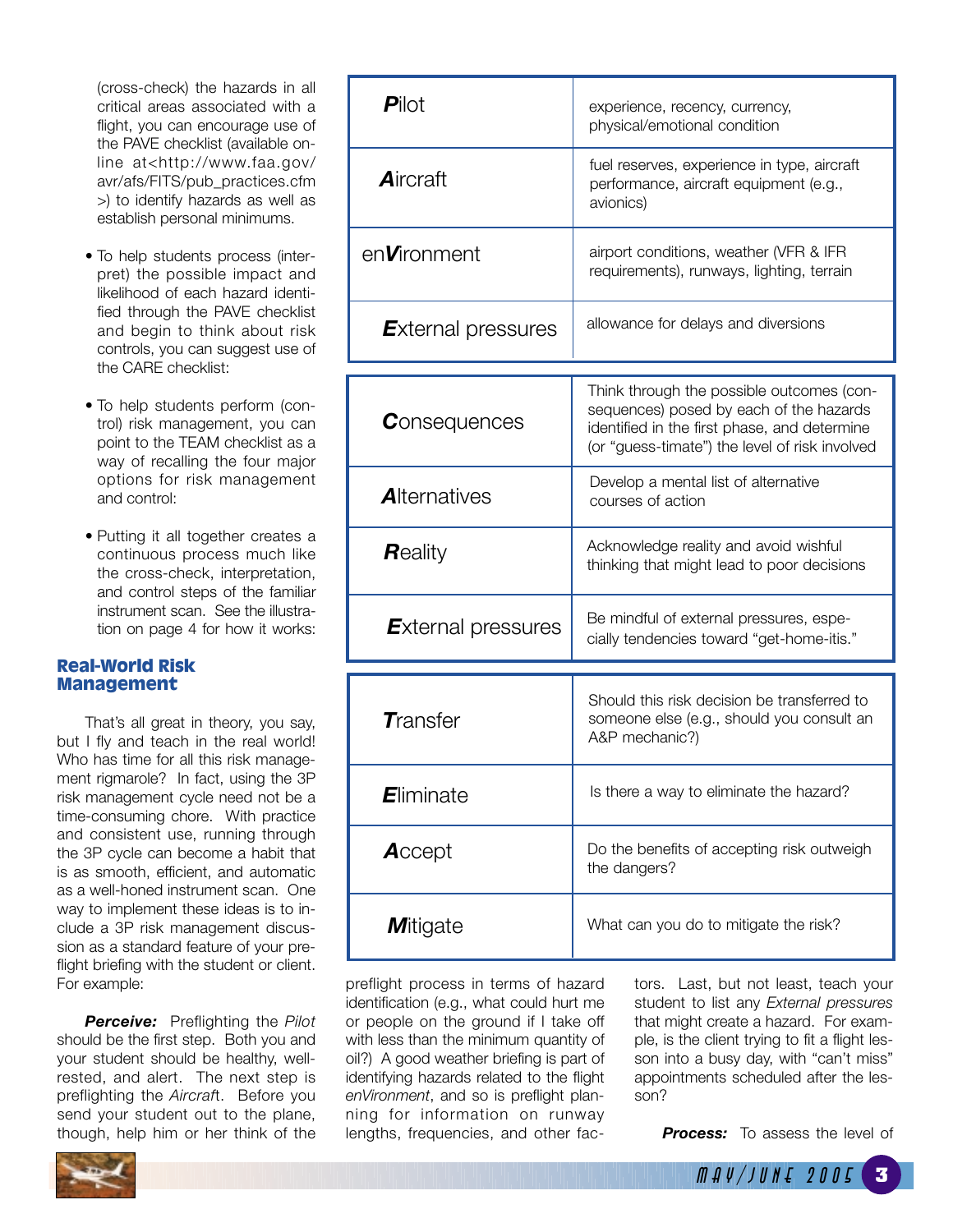risk you face on a given flight, talk through the *Consequences* of each hazard you just identified. In the case of the pilot, for example, what should you do if your student or client rushes in looking harried, exhausted, and stressed out? If you charge ahead without first giving the person time to calm down, he/she will learn little from the aeronautical lesson, but may well learn the wrong lesson about risk management. As an *Alternative*, con-

sider making it a ground training day, or use the simulator if it is appropriate to the student's stage of learning. Simulator sessions even if only a "flight" on Microsoft® FlightSimulator can teach students a lot about the impact (so to speak) of stress and fatigue on basic airplane control and aeronautical decisionmaking. Ensure that your students and clients acknowledge the *Reality* of each situation and hazard. One of my instructor friends reminds her students that any statement requiring use of the word "probably" needs another reality check. Finally, the number of accidents resulting from a "get there" mentality requires that you assess the potential influence of *External pressures*. For example, will tight scheduling of the aircraft induce you or your student to rush through the preflight and engine runup? A (young) student of mine once requested another instructor because I refused to do just that on his first lesson. I can only hope he remembers something from the fact that I actually practiced what I was preaching about priorities.

*Perform:* Let's assume that your primary student heads out to do some solo work in the local practice area. Shortly after takeoff, he/she discovers that the C-152's attitude indicator has tumbled, even though the vacuum pressure is well within normal limits. The weather is good and he/she knows that the altitude indicator is not required for day VFR flight. However, the student has not previously encountered such a problem, and recognizes the malfunction as a hazard that could lead to the risk of distraction or disorientation. The student's uncertainty also creates a degree of stress, which also raises the level of risk associated with this flight. What are the options for performing risk management? Since the CFI is legally the PIC for this flight, the student could seek to *Transfer* the decision by making a radio call for instructions. The second option is to *Eliminate* the risk inherent in continuing the flight by returning to the airport. Knowing that the attitude indicator is